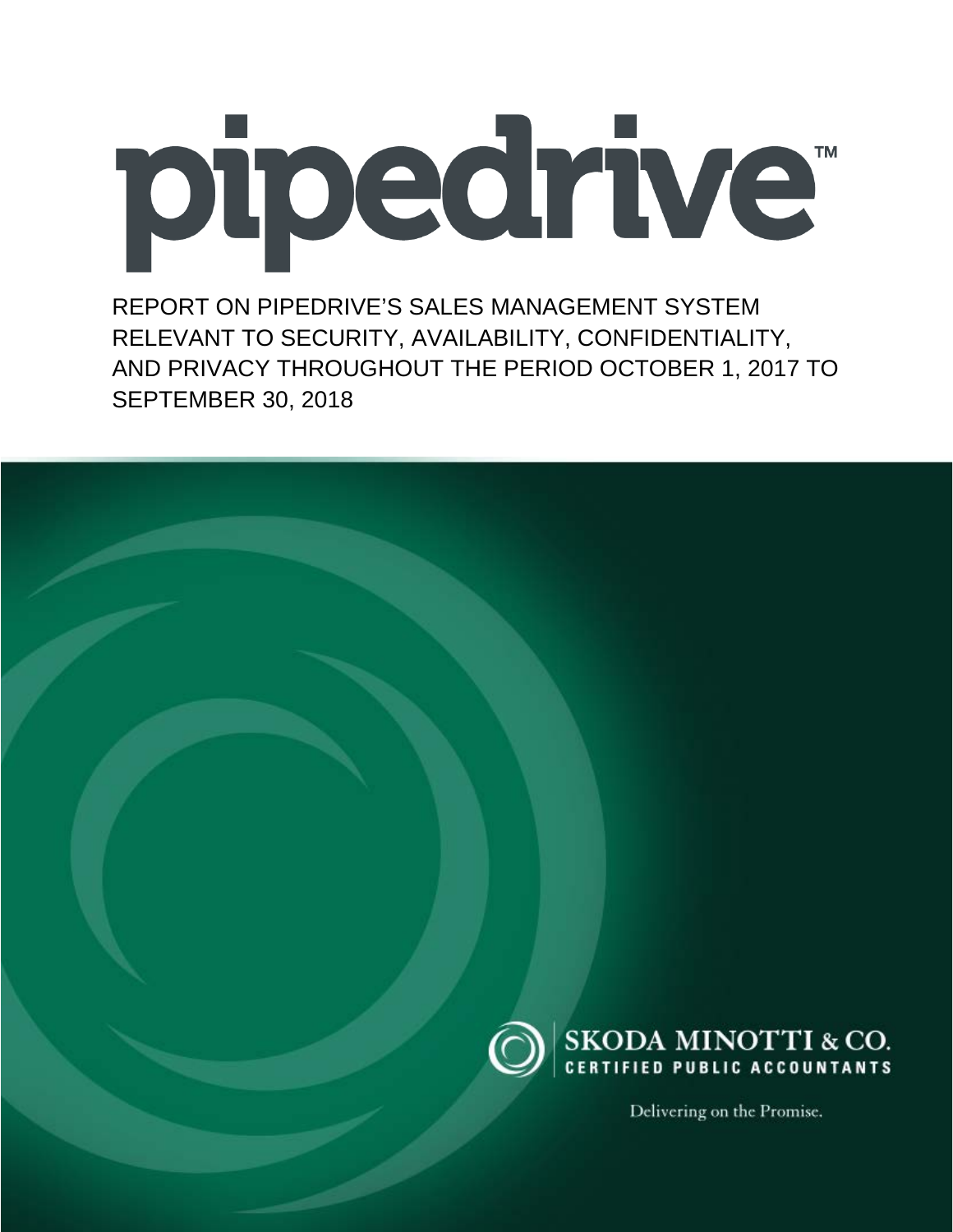### **Acronym Table**

- AICPA American Institute of Certified Public Accountants<br>
AT-C U.S. Attestation Standard– AICPA (Clarified)
- > AT-C U.S. Attestation Standard– AICPA (Clarified)<br>
→ AWS Amazon Web Services
- → AWS Amazon Web Services<br>→ CEO Chief Executive Officer
- > CEO Chief Executive Officer<br>
→ CRM Customer Relationship
- ► CRM Customer Relationship Management<br>► GAPP Generally Accepted Privacy Principles
- $\triangleright$  GAPP Generally Accepted Privacy Principles<br>  $\triangleright$  HR Human Resources
- → HR Human Resources<br>
→ IIS Internet Information
- IIS Internet Information Services (Microsoft)<br>IP Internet Protocol
- > IP Internet Protocol<br>
> IPS Intrusion Prevent
- > IPS Intrusion Prevention System<br>
> IT Information Technology
- Information Technology
- > NAT Network Address Translation
- $\triangleright$  PII Personally Identifiable Information<br>  $\triangleright$  Pipedrive Pipedrive, Inc and Pipedrive OU
- $\triangleright$  Pipedrive Pipedrive, Inc and Pipedrive OÜ<br>  $\triangleright$  QE Quality Engineering
- 
- → QE Quality Engineering<br>
→ RDS Relational Database RDS Relational Database Service<br>
Relational Database Service<br>
Relational Development Life C
- > SDLC Software Development Life Cycle<br>
→ SLA Service Level Agreement
- > SLA Service Level Agreement<br>
→ SOC System and Organization
- $\geq$  SOC System and Organization Control<br> $\geq$  TLS Transport Laver Security
- ▶ <b>TLS</b><br/>\n> TLS<br/>\nTrust Service Principles
- **Trust Service Principles**
- → VM Virtual Machine<br>
→ VP Vice President
- → VP Vice President<br>
→ VPN Virtual Private I
- Virtual Private Network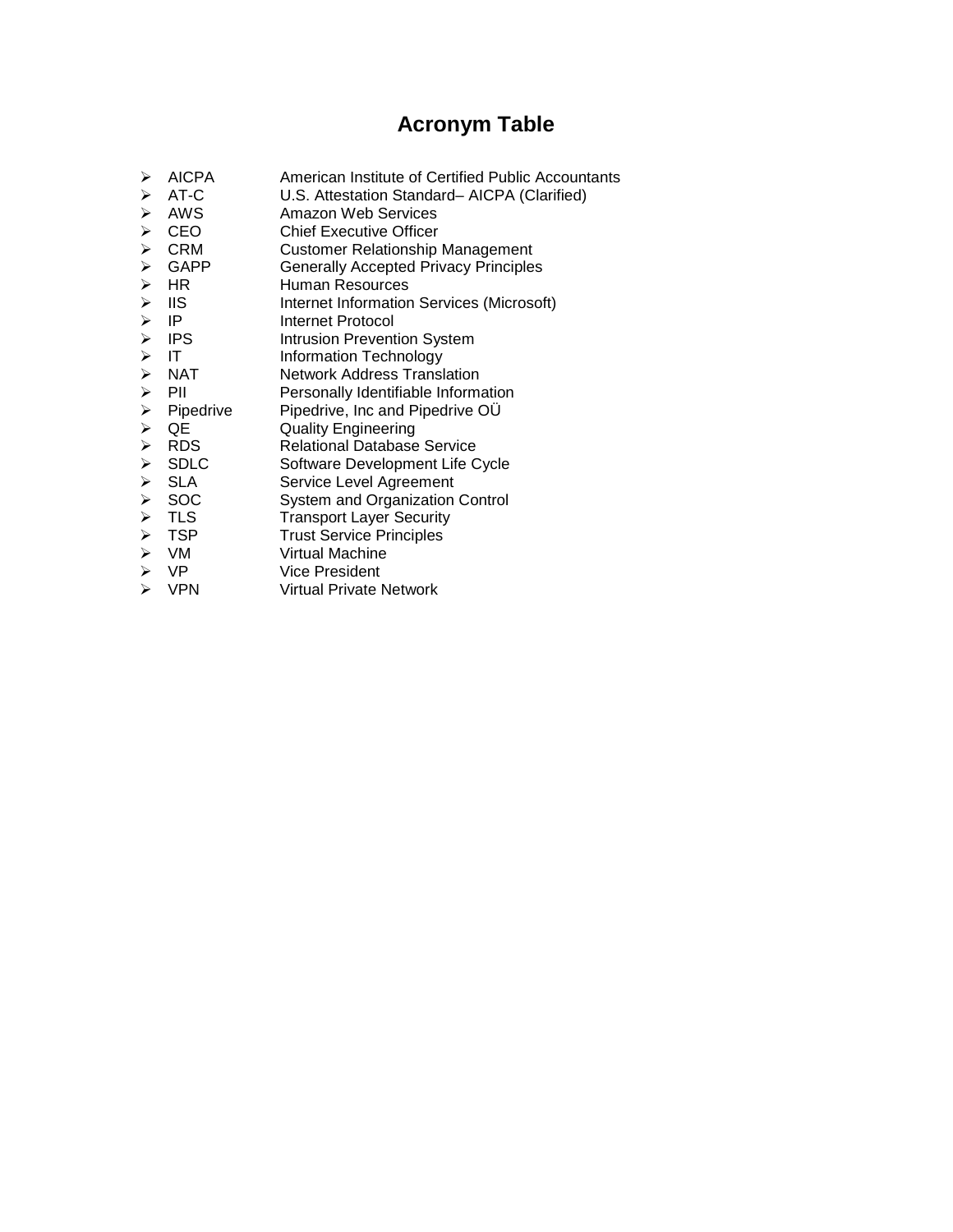### **Assertion of Pipedrive Management**

We are responsible for designing, implementing, operating, and maintaining effective controls within Pipedrive, Inc.'s (Pipedrive's) Sales Management System (system) throughout the period October 1, 2017 to September 30, 2018, to provide reasonable assurance that Pipedrive's service commitments and system requirements relevant to security, availability, confidentiality, and privacy were achieved. Our description of the boundaries of the system is presented in section 3 and identifies the aspects of the system covered by our assertion.

We have performed an evaluation of the effectiveness of the controls within the system throughout the period October 1, 2017 to September 30, 2018, to provide reasonable assurance that Pipedrive's service commitments and system requirements were achieved based on the trust services criteria relevant to security, availability, confidentiality, and privacy (applicable trust services criteria) set forth in TSP section 100, *2017 Trust Services Criteria for Security, Availability, Processing Integrity, Confidentiality, and Privacy* (AICPA, *Trust Services Criteria*). Pipedrive's objectives for the system in applying the applicable trust services criteria are embodied in its service commitments and system requirements relevant to the applicable trust services criteria. The principal service commitments and system requirements related to the applicable trust services criteria are presented in section 3.

There are inherent limitations in any system of internal control, including the possibility of human error and the circumvention of controls. Because of their inherent limitations, a service organization may achieve reasonable, but not absolute, assurance that its service commitments and system requirements are achieved.

We assert that the controls within the system were effective throughout the period October 1, 2017 to September 30, 2018, to provide reasonable assurance that Pipedrive's service commitments and system requirements were achieved base on the applicable trust services criteria.

/s / Timo Rein, Member of the Board Pipedrive, Inc. October 1, 2018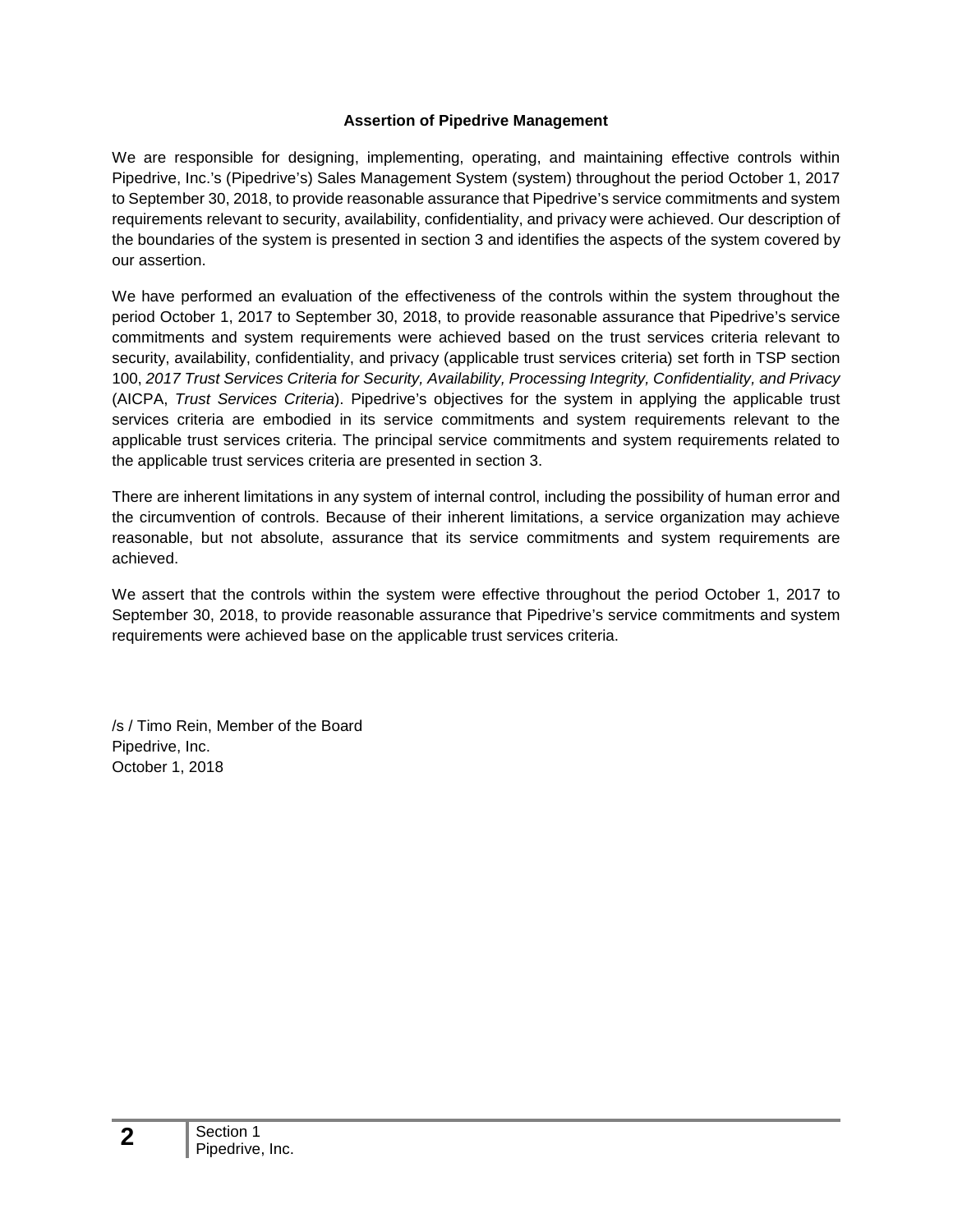### **Independent Service Auditors' Report**

To: Pipedrive, Inc.:

### **Scope**

We have examined Pipedrive, Inc.'s (Pipedrive's) accompanying assertion titled "Assertion of Pipedrive Management" (assertion) that the controls within Pipedrive's Sales Management System (system) were effective throughout the period October 1, 2017 to September 30, 2018, to provide reasonable assurance that Pipedrive's service commitments and system requirements were achieved based on the trust services criteria relevant to security, availability, confidentiality, and privacy (applicable trust services criteria) set forth in TSP section 100, *2017 Trust Services Criteria for Security, Availability, Processing Integrity, Confidentiality, and Privacy* (AICPA, *Trust Services Criteria*).

#### **Service Organization's Responsibilities**

Pipedrive is responsible for its service commitments and system requirements and for designing, implementing, and operating effective controls within the system to provide reasonable assurance that Pipedrive's service commitments and system requirements were achieved. Pipedrive has also provided the accompanying assertion about the effectiveness of controls within the system. When preparing its assertion, Pipedrive is responsible for selecting, and identifying in its assertion, the applicable trust services criteria and for having a reasonable basis for its assertion by performing an assessment of the effectiveness of the controls within the system.

#### **Service Auditor's Responsibilities**

Our responsibility is to express an opinion, based on our examination, on whether management's assertion that controls within the system were effective throughout the period to provide reasonable assurance that the service organization's service commitments and system requirements were achieved based on the applicable trust services criteria. Our examination was conducted in accordance with attestation standards established by the American Institute of Certified Public Accountants. Those standards require that we plan and perform our examination to obtain reasonable assurance about whether management's assertion is fairly stated, in all material respects. We believe that the evidence we obtained is sufficient and appropriate to provide a reasonable basis for our opinion.

Our examination included:

- $\triangleright$  Obtaining an understanding of the system and the service organization's service commitments and system requirements
- $\triangleright$  Assessing the risks that controls were not effective to achieve Pipedrive's service commitments and system requirements based on the applicable trust services criteria
- $\triangleright$  Performing procedures to obtain evidence about whether controls within the system were effective to achieve Pipedrive's service commitments and system requirements based on the applicable trust services criteria

Our examination also included performing such other procedures as we considered necessary in the circumstances.

#### **Inherent Limitations**

There are inherent limitations in the effectiveness of any system of internal control, including the possibility of human error and the circumvention of controls.

Because of their nature, controls may not always operate effectively to provide reasonable assurance that the service organization's service commitments and system requirements were achieved based on the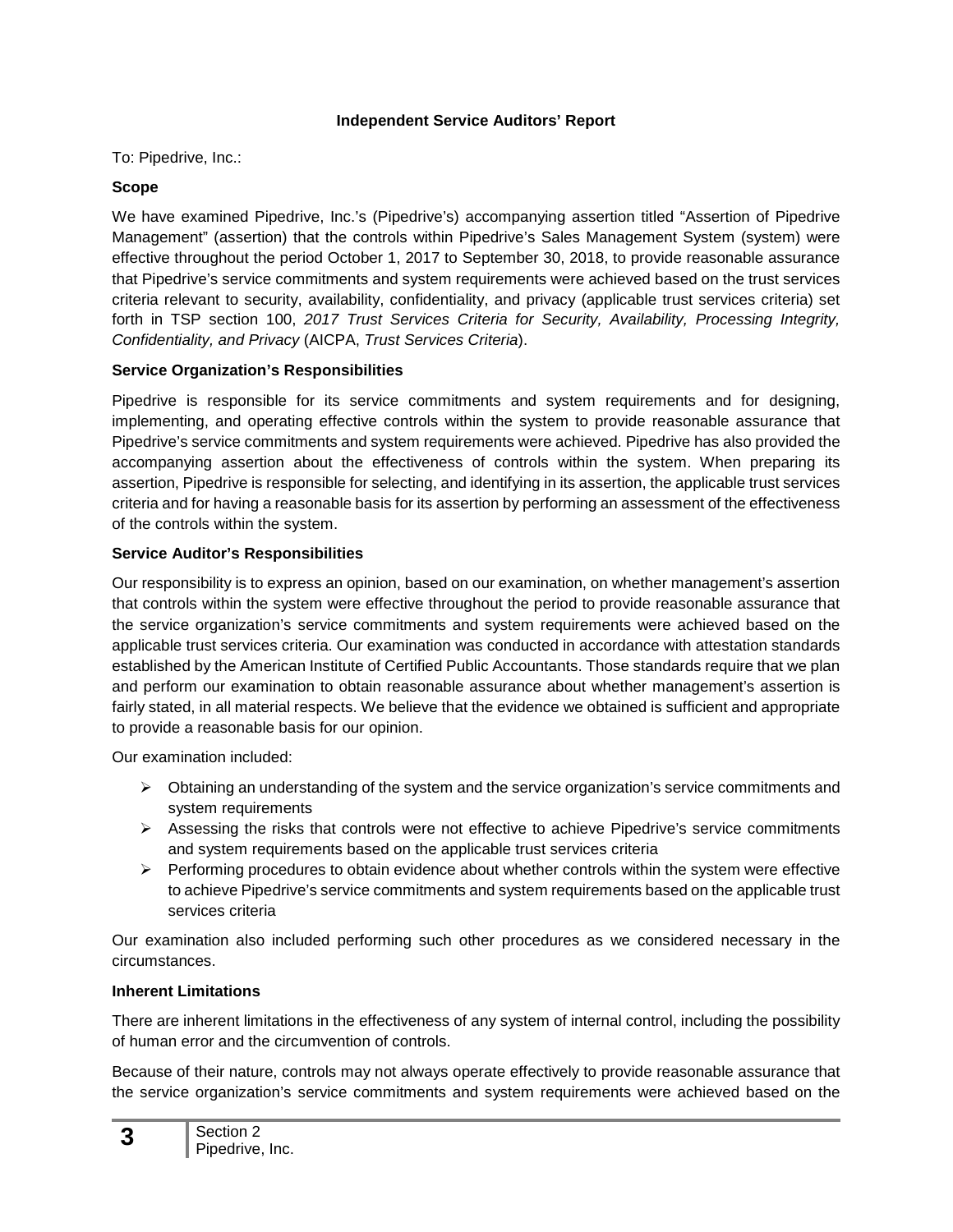applicable trust services criteria. Also, the projection to the future of any conclusions about the effectiveness of controls is subject to the risk that controls may become inadequate because of changes in conditions or that the degree of compliance with the policies or procedures may deteriorate.

### **Opinion**

In our opinion, management's assertion that the controls within Pipedrive's Sales Management System were effective throughout the period October 1, 2017 to September 30, 2018, to provide reasonable assurance that Pipedrive's service commitments and system requirements were achieved based on the applicable trust services criteria is fairly stated, in all material respects.

SKODA MINOTTI & CO.

Skoda Minitti

October 1, 2018 Tampa, Florida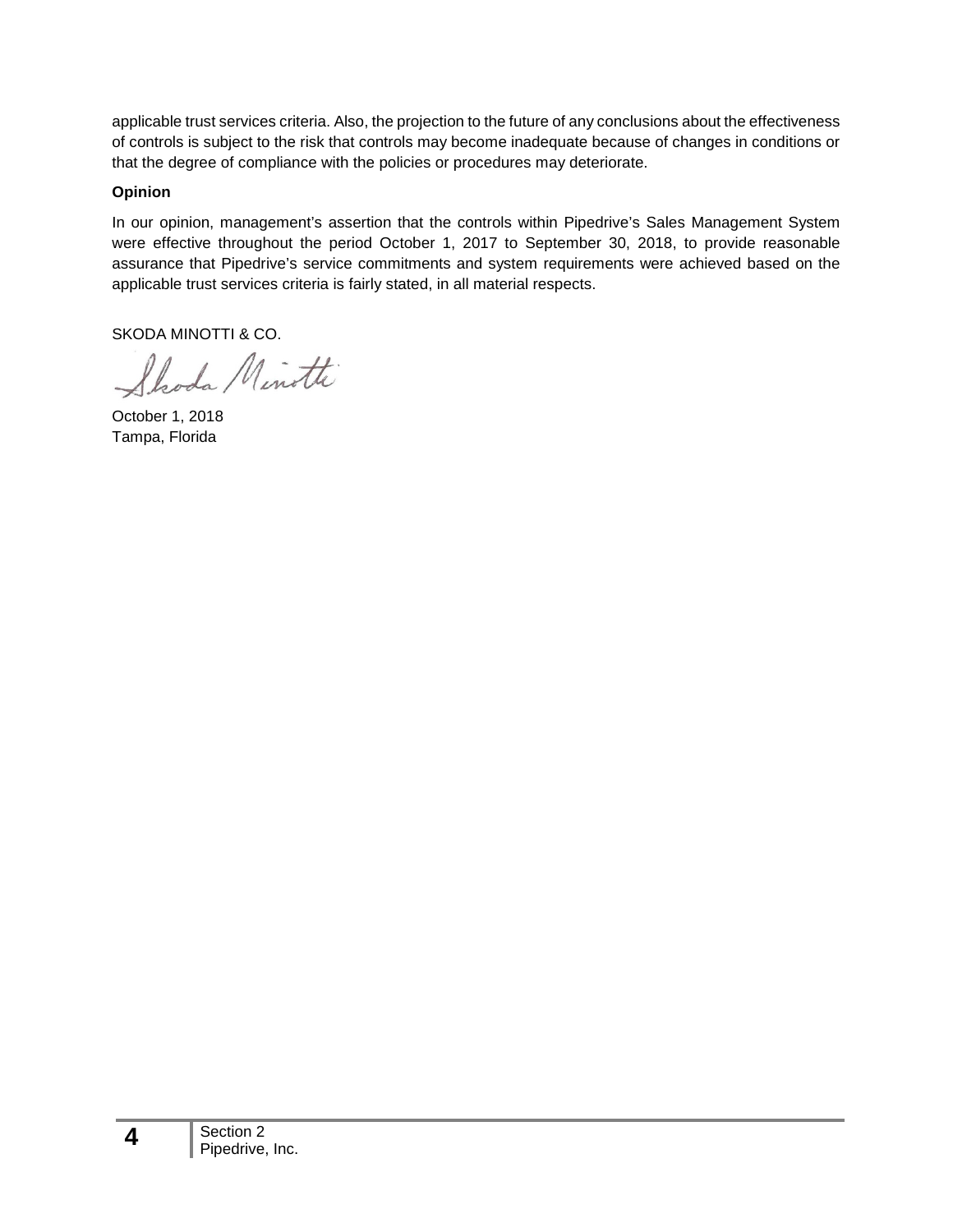# **Company Overview and Services Provided**

Pipedrive is a software development company that implements CRM software for enterprise clients. Both co-founders are seasoned sales managers that recognized a need for a better CRM for the ground level sales personnel.

Pipedrive was founded in 2010 when the co-founders realized that the CRM landscape was populated by software designed to please upper management while ignoring the needs of the ground level sales representatives. After partnering with a talented developer and explaining their rooted philosophy of activitybased selling, the result was a CRM software known as Pipedrive. The Pipedrive software is utilized by over 75,000 companies around the world. Pipedrive is most widely used as a CRM program to drive sales and grow the bottom line but it has also seen success in recruiting and other facets. Pipedrive was founded in Tallinn, Estonia in 2010 and has since expanded to Tartu, Estonia, Lisbon Portugal, London England and New York, New York.

The Sales Management System SaaS product was developed with activity-based selling in mind. Activitybased selling is a sales management strategy that links the cause and effect relationship between sales activities and business results. In sales, the most desirable business result is closing a deal which translates to boosting revenue. But revenue is not a manageable metric and therefore, hard to control. Activity-based selling attempts to link what a sales team can control, inputs (sales pipeline activities), to the outputs, revenue.

The features included in the Sales Management System are what make it unique among other CRM programs. The Sales Management System offers clarity, is fully customizable at all levels, and is intuitive.

# **Principal Service Commitments and System Requirements**

Pipedrive designs its processes and procedures related to its Sales Management System to meet its objectives. Those objectives are based on the service commitments that Pipedrive makes to user entities, the laws and regulations that govern SaaS providers, and the financial, operational, and compliance requirements that Pipedrive has established for the services. The CRM services of Pipedrive are, inter alia, subject to the GDPR due to the jurisdictions in which Pipedrive operates.

Security commitments to user entities are documented in customer agreements. Security commitments are standardized and include, but are not limited to, the following:

- $\triangleright$  Security principles within the fundamental designs of the Sales Management System that are designed to permit system users to access the information they need based on the permission of least privilege provisioning.
- $\triangleright$  Use of encryption protocols to protect customer data at rest and in transit.

Pipedrive establishes operational requirements that support the achievement of security, availability, confidentiality, and privacy commitments, relevant laws and regulations, and other system requirements. Such requirements are communicated in Pipedrive's system policies and procedures, system design documentation, and contracts with customers. Information security policies define an organization-wide approach to how systems and data are protected. These include policies around how the service is designed and developed, how the system is operated, how the internal business systems and networks are managed and how employees are hired and trained. In addition to these policies, standard operating procedures have been documented on how to carry out specific manual and automated processes required in the operation and development of the Sales Management System.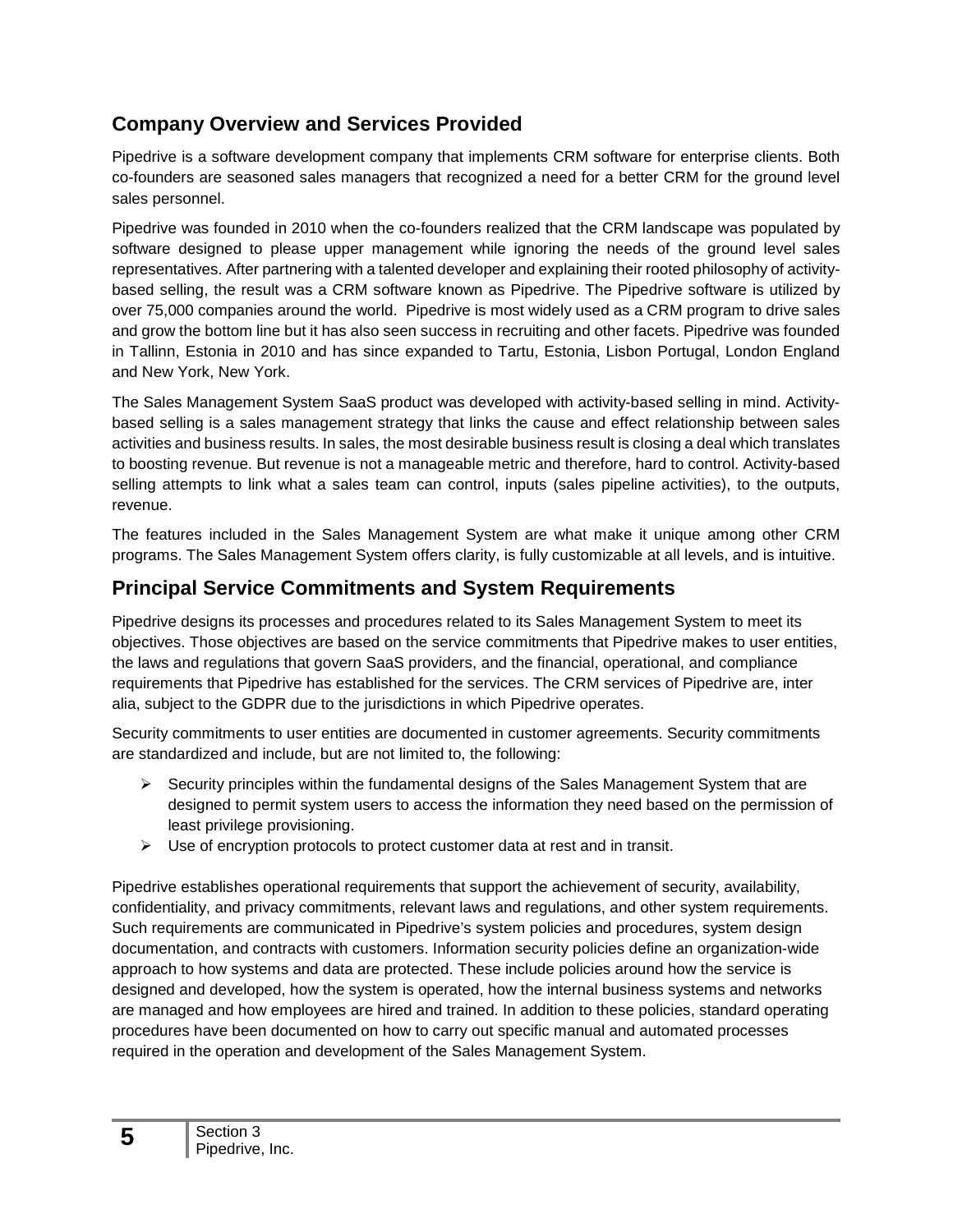### **Infrastructure**

The infrastructure supporting the Sales Management System consists of the following:

- $\triangleright$  Debian and Ubuntu production application servers
- $\triangleright$  A load balancer located within Rackspace to distribute traffic to Sales Management System web application servers
- $\triangleright$  MySQL Server database server to support the Sales Management System web application
- $\triangleright$  Jenkins automation server for continuous deployment
- $\triangleright$  Consul for service discovery
- Docker Swarm for clustering and scheduling docker containers
- $\triangleright$  A batch server to run schedule jobs
- ▶ Cisco AnyConnect VPN server appliance

The Pipedrive Sales Management production SaaS System is entirely hosted within Rackspace. The Sales Management web application is written in PHP that runs on multiple Linux servers within Rackspace. Pipedrive utilizes a cloud load balancer that distributes traffic to application servers running the Sales Management website application. There is also a batch server which is used to run various scheduled jobs. Database services are provided by a MySQL database servers. The system utilizes a Cisco VPN communications server to establish an IPSec VPN tunnel between the Tallinn office and the New York office as well as the IPSec VPN tunnel from Tallinn and Tartu to Rackspace in Chicago. Backups are stored within the AWS US East region in S3. No connection between the Rackspace Chicago and AWS US East exists. The AWS environment houses the development, testing, and staging environments. The testing and staging environments share hardware and a load balancer. The development environment consists of one server which replicates all aspects of the production environment except for the production database contents.

### **Software**

The following provides a summary of the systems used to deliver the Sales Management System:

- MySQL Server is the relational database management system.
- $\triangleright$  Confluence team collaboration software stores and organizes Pipedrive's policies and procedures.
- $\triangleright$  Bamboo stores the organizational hierarchy and made available to employees.
- $\triangleright$  7 Geese store HR documentation and personnel files such as employee contracts and evaluations.
- $\triangleright$  Jira ticketing software is used to track and respond to development issues, requests, and bugs.
- $\triangleright$  Github is used for version control software utilized in the development process.
- $\triangleright$  Carbon Black CB Defense is utilized for antivirus protection.
- $\triangleright$  Jenkins automation server for continuous deployment
- $\triangleright$  Consul for service discovery
- ▶ Docker Swarm for clustering and scheduling docker containers